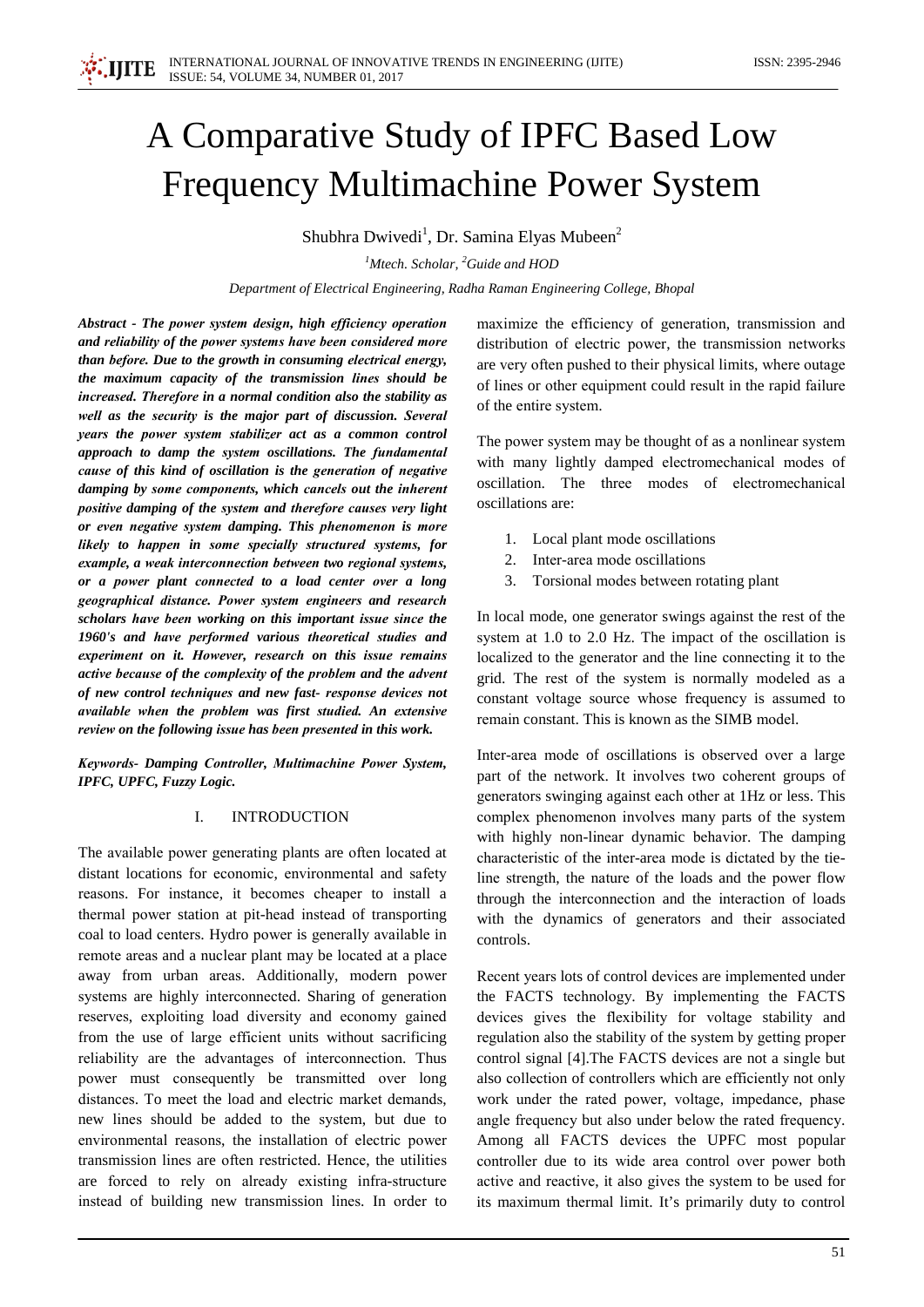both the powers independently. It has been shown that all three parameters that can affect the real power and reactive power in the power system can be simultaneously and independently controlled just by changing the control schemes from one type to other in UPFC.

For example, in it has been shown that the UPFC is capable of inter-area oscillation damping by means of straight controlling the UPFC's sending and receiving bus voltages. Therefore, the main aim of the UPFC is to control the active and reactive power flow through the transmission line with emulated reactance. It is widely accepted that the UPFC is not capable of damping the oscillations with its normal controller. As a result, the auxiliary damping controller should be supplemented to the normal control of UPFC in order to retrieve the oscillations and improve the system stability.

The SSSC, UPFC and IPFC FACTS devices are very promising devices in the FACTS controllers, concept. The need to distinguish the effects of the three FACTS controllers for TSE and control in the occurrence of disturbances like faults is critical since FACTS controllers have the ability to adjust the three control parameters, *i.e.* the bus voltage, transmission line reactance, and phase angle between two buses, either simultaneously or independently [7]. They perform this through the control of the in-phase voltage, quadrature voltage, and shunt compensation to improve voltage stability, steady state and transient stabilities of a complex interconnected power system [8, 9]. This property should be matched with other properties of FACTS like loss reduction and voltage stability for system planning and economic operation. These features have to be classified and each controller capabilities established.

#### $\Pi$ . **FACTS DEVICES**

## A. FACTS System (FACTS):

It defined as AC transmission network integrating semiconductor based power electronic device as well as different stationary controllers to increase the capacity of power flow and also expand the controllability of the system.

# **B. FACTS Controller**

It includes power electronic devices as well as other static devices with advance power electronic conversion and switching capability.

It is significant to describe that some other static device which is used as a controller are not belongs to the power electronic family but basically the used controller are thyristor devices. When there is use the FACTS as a reactive power controller they are provided with minimum storage at dc side. The general symbol for FACTS Controller is shown in Fig. 1.1a. FACTS Controllers are distributed into four groups.

- Series FACTS Controllers.  $1$
- Shunt FACTS Controllers.  $\mathcal{D}$
- Combined Series-Shunt FACTS Controllers.  $\mathcal{R}$
- Combined Series-Series FACTS Controllers.  $\overline{A}$

i) Series FACTS Controllers: - These FACTS Controllers are inject the voltage series through the connected line . if this series injected voltage is in phase quadrature to the line current, the controller simply deliver or receives the variable reactive power which is illustrated in Fig. 1.1b. Other than the quadrature with injected voltage and line current the controller can involve itself for real power control.



Figure 1.1 Schematic diagrams of FACTS Devices (a) Representation for FACTS Controller, (b) Representation of Series FACTS Controller, (c) Symbolic representation of shunt FACTS Controller, (d) Schematic of a seriesseries FACTS Controller, (e) organized series and shunt Controller, (f) unified series-shunt Controller

ii) Shunt FACTS Controllers: - The shunt FACTS Controllers have flexible impedance type i.e. reactor or capacitor adjustable source based on the power electronics , which is shunt connected to the line in order to inject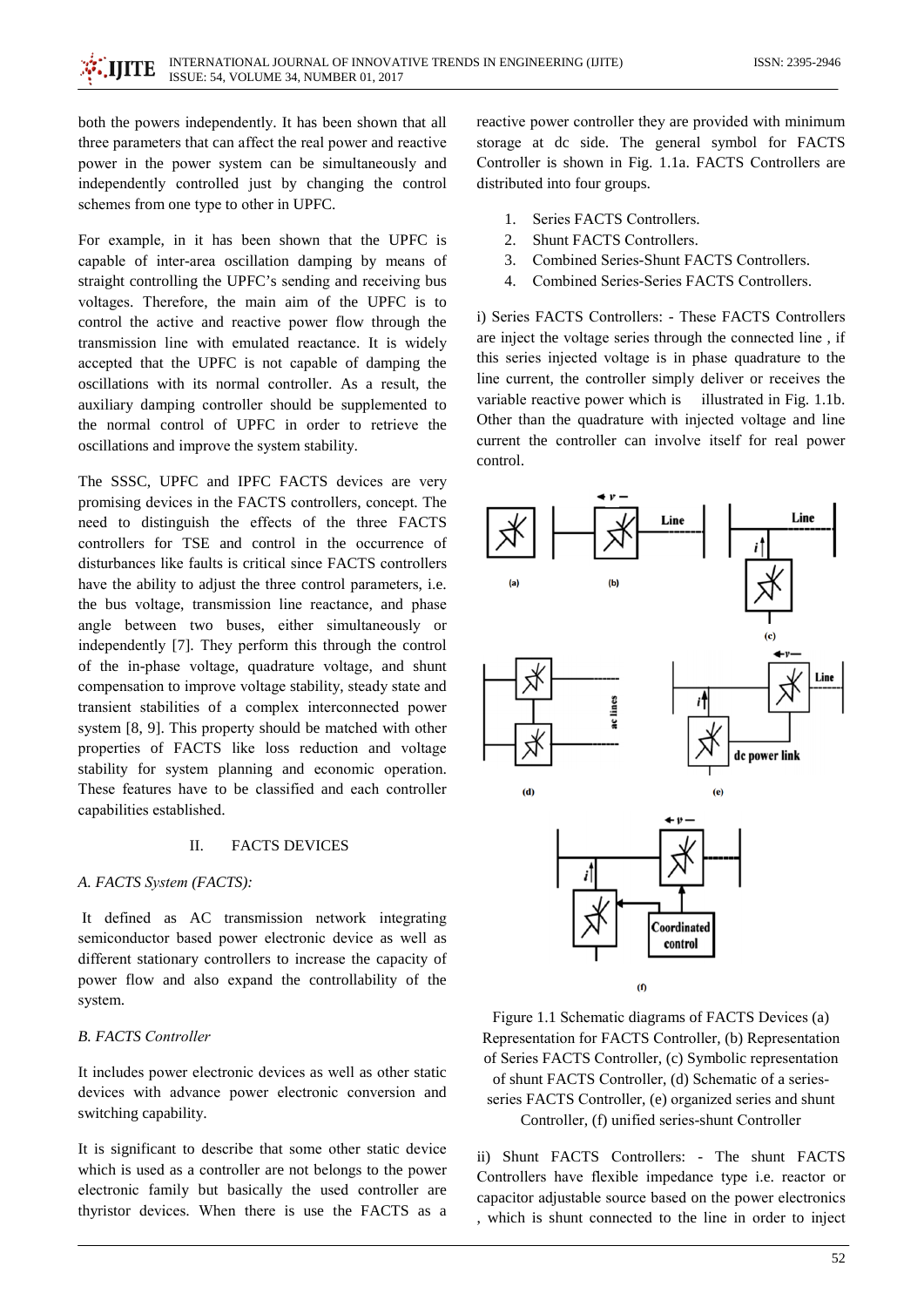variable current, as shown in Fig. 1.1c. Here up to which the current is injected to the line voltage with phase quadrature it deliveries or absorbs the reactive power to the system, other than that at any angle for voltage and current it well work for the real power flow.

iii) Combined Series-Series FACTS Controllers: -, as illustrated in Fig. 1.2d. This configuration provides autonomous series reactive power compensation for each line but also transfers real power among the lines via power link. The presence of power link between series controllers names this configuration as "Unified Series-Series Controller".

iv) Combined Series-Shunt FACTS Controllers: - These are arrangement of distinct arrangement of series and shunt controller and they connected in such way that the control of both is much synchronized manner (Fig. 1.1e) or a UPFC connected with series and shunt controller (Fig. 1.1f). The real or active power exchange is take place through the power dc link when these controllers are connected to each other and also with the line.

## **LITERATURE REVIEW**  $III$

A. M. Parimi, I. Elamvazuthi, A. V. P. Kumar and V. Cherian [1] Mitigation of power system oscillations, within the frequency range of  $0.1$  to  $2$  Hz, is the problem of concern in the power industry as these oscillations, when exhibiting poor damping; affect the transmission line power transfer capability and power system stability. These low frequency oscillations greatly restrict power system operations and, in some cases, can also lead to widespread system disturbances. In this context, the Flexible AC Transmission System (FACTS) device, Interline Power Flow Controller (IPFC) employed to improve the transmission capability can be additionally utilized for damping control of power system oscillations. A fuzzy logic based IPFC damping controller is designed and compared with conventional damping controller to mitigate the low frequency oscillations for the mulitmachine power system. Case studies on threemachine nine-bus (IEEE WSCC) mulitmachine power system have been carried out in Matlab Simulink. The nonlinear simulation studies of the investigations conducted on the Multi-machine power systems installed with IPFC demonstrate that the control designs are effective in damping the power system oscillations.

S. A. Kumar, G. Radhakrishnan and V.  $P_{\perp}$ Gopalakrishnan, [2] Power flow control and stability improvement of a transmission line connected with three energy sources for different loads are studied, in which Flexible AC Transmission system (FACTS) controllers are used to balance the power flow in transmission lines and

increase the effective use of transmission line by improving stability of the power system. The Interline Power Flow Controller is the FACTS device used, it consists of static synchronous series compensator to reduce low frequency oscillation, and damping produced is reduced by designing an oscillation damping controller. Among the three sources of energy to transmission line one is considered as renewable wind farm that are capable of producing 9MW power. A Simulink system is developed for the proposed system and the output waveforms are analyzed for various parameters such as voltage, real and reactive power.

G. Nithya, D. Jananisri and M. Sowjanya, [3] In this exploration work, operation of IPFC is analysed in transmission line power flow control IPFC is used for controlling transmission line voltage, flow of power, decreasing power losses, and decreases the amplitude of an oscillation while transferring power. This work deals with finding the location and optimal placement of interline power flow controller to maintain the voltage profile, active and reactive power flow in transmission line in power system to obtain the maximum possible benefit of power transfer and system stability.

S. Sharma, S. Kulkarni, A. Maksud, S. R. Wagh and N. M. Singh, [4] The crucial issue of loss of synchronization in post-disturbance conditions may lead to blackouts if corrective action is delayed. The complication increases due to large computation burden and time for wide-area network where thyristor-controlled series compensator (TCSC) is used as controller for transient stability enhancement. The trade-off in accuracy and speed in generating control law using linearized models becomes ineffective for changed operating scenarios. In addition, forming multi-machine linearized model becomes challenging when TCSC appears as non-separable element of a dense admittance matrix, which can be separated as a control variable in single-machine infinite-bus system. Overcoming the limitations of linearized controllers, the present exploration verifies the Kuramoto mean-field condition using Kron reduction with non-trivial transfer conductances for unstable post-fault scenario. To regain synchronization effectively, necessary **TCSC** compensation has adjusted network parameters as proved by MATLAB simulations performed on 12-bus system, where real-time data is acquired by phasor measurement units.

H. Rtibi, S. Elloumi and N. Benhadj Braiek,[5] In this exploration, there are investigate the problem of the decentralized robust stabilizing control approach and mainly the decentralized robust guaranteed cost control for robust stabilization of interconnected multimachine power systems. The proposed feedback control schemes are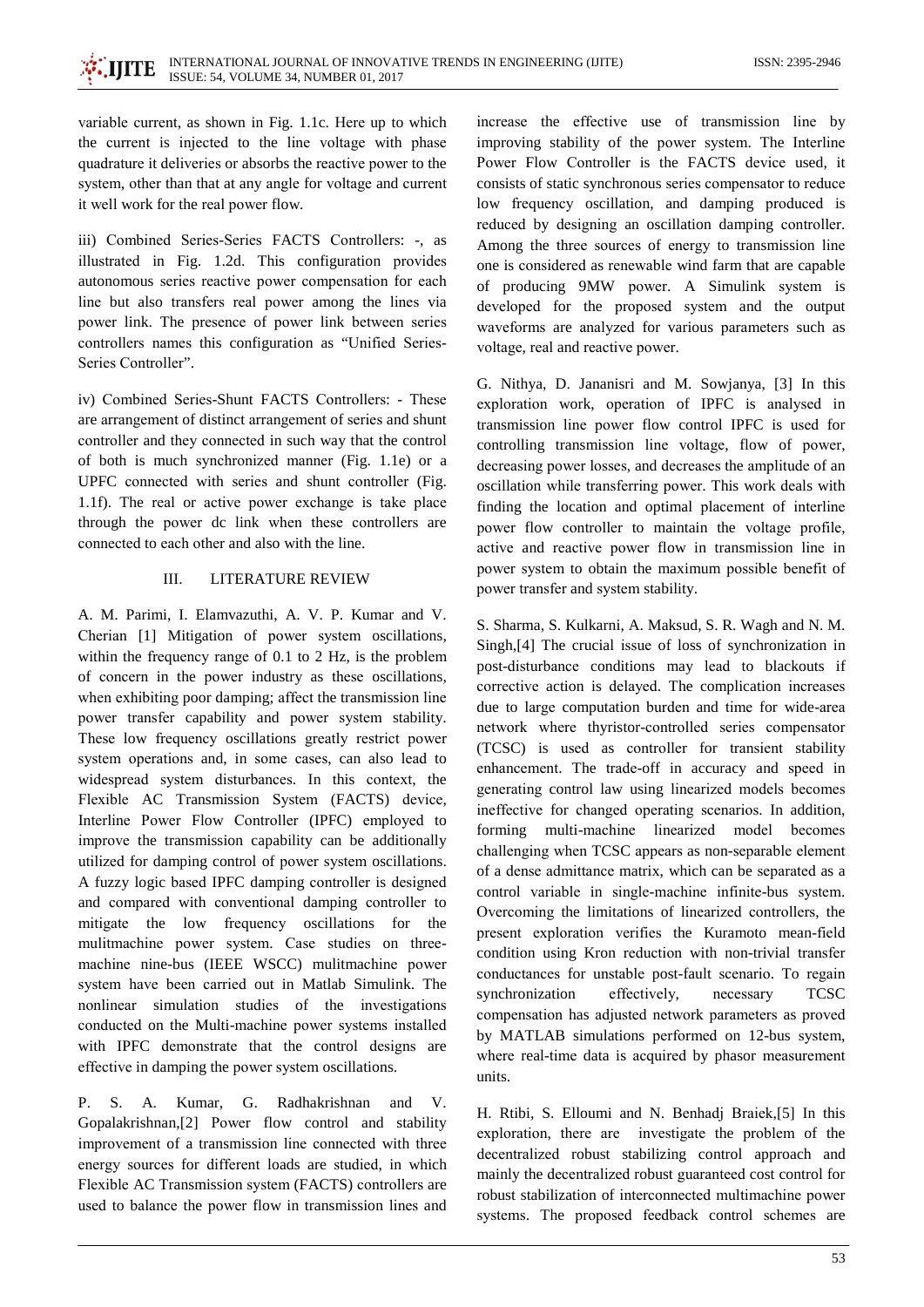developed to ensure the asymptotic stability of the nonlinear uncertain large scale system and formulated in a minimization problem within the framework of linear matrix inequalities (LMIs) which resolution yields the decentralized control gain matrices. The effectiveness of the proposed control techniques are demonstrated through numerical simulations on a nonlinear uncertain power system with three interconnected machines, for different cases of perturbations.

U. K. Soni, [6] This work introduces new technique named Reference Voltage Compensation in conjunction with STATCOM based on Proportional Integral and Derivative control action which reduces much the transient peak and settling time of the voltage and reactive power output

which were still present after application of the statcom. In this work the proposed PID based Reference Voltage compensation has been used to damp out the oscillations of multi-machine power system and regulate the bus voltage at which the STATCOM is connected and maintain the reactive power. The results found for the cases without STATCOM, with STATCOM and STATCOM with RVC has been studied for various load capacities, various load switching timings and faults of different periods at various timings. It has been found that the RVC using PID control concept has proved to have an excellent performance over the other similar techniques in the improvement of power system stability by reducing settling time and peaks of transient oscillation due to faults and load switching and improving pf thereby increased system life.

| SR.<br>NO.     | <b>TITLE</b>                                                                                                             | <b>AUTHOR</b>                                                           | <b>YEAR</b> | <b>METHODOLOGY</b>                                                                                                                                                                                                                       |
|----------------|--------------------------------------------------------------------------------------------------------------------------|-------------------------------------------------------------------------|-------------|------------------------------------------------------------------------------------------------------------------------------------------------------------------------------------------------------------------------------------------|
| 1              | Fuzzy logic based control for<br>IPFC for damping low<br>frequency oscillations in<br>multimachine power system          | A. M. Parimi, I.<br>Elamvazuthi, A. V. P.<br>Kumar and V.<br>Cherian,   | 2015        | The Flexible AC Transmission System<br>(FACTS) device, Interline Power Flow<br>Controller (IPFC) employed to improve the<br>transmission capability can be additionally<br>utilized for damping control of power system<br>oscillations. |
| $\overline{c}$ | Stability improvement and<br>power flow control of a grid<br>connected offshore wind<br>farm system using IPFC           | P. S. A. Kumar, G.<br>Radhakrishnan and V.<br>Gopalakrishnan,           | 2014        | The Interline Power Flow Controller is the<br>FACTS device used                                                                                                                                                                          |
| 3              | Performance assessment of<br>IPFC in power transmission<br>systems,                                                      | G. Nithya, D.<br>Jananisri and M.<br>Sowjanya,                          | 2014        | operation of IPFC is analysed in transmission<br>line power flow control IPFC is used for<br>controlling transmission line voltage                                                                                                       |
| 4              | <b>Transient stability</b><br>assessment and<br>synchronization of<br>multimachine power system<br>using Kuramoto model, | S. Sharma, S.<br>Kulkarni, A. Maksud,<br>S. R. Wagh and N. M.<br>Singh, | 2013        | thyristor-controlled series compensator<br>(TCSC) is used as controller for transient<br>stability enhancement                                                                                                                           |
| 5              | Decentralized robust<br>guaranteed cost control for<br>multimachine power<br>systems,                                    | H. Rtibi, S. Elloumi<br>and N. Benhadj<br>Braiek,                       | 2013        | investigate the problem of the decentralized<br>robust stabilizing control approach                                                                                                                                                      |
| 6              | Power quality improvement<br>using PID based Reference<br>Voltage Compensation with<br>STATCOM,                          | U. K. Soni,                                                             | 2013        | introduces new technique named Reference<br>Voltage Compensation in conjunction with<br>STATCOM based on Proportional Integral and<br>Derivative control action                                                                          |
| $\overline{7}$ | Optimal coordinate control<br>of PSS with series and shunt<br>FACTS stabilizers for<br>damping power oscillations,       | R. Narne and P. C.<br>Panda,                                            | 2012        | The coordinated tuning of shunt and series<br>flexible AC transmission systems (FACTS)<br>damping controllers with power system<br>stabilizer (PSS) is presented                                                                         |

Table 1: Summary if Literature Review

R. Narne and P. C. Panda, [7] The coordinated tuning of shunt and series flexible AC transmission systems (FACTS) damping controllers with power system stabilizer (PSS) is presented. Here static var compensator (SVC) and static synchronous series compensator (SSSC) based controllers are coordinated with PSS to enhance the damping of power system oscillations. The design of proposed damping controller under different loading conditions is formulated as an eigen value based optimization problem. The controller gains of a linearized power system with proposed controller are optimized using genetic algorithm (GA). The test power system employed with PSS, SVC and SSSC. Finally, the proposed coordinated controller performance is tested with both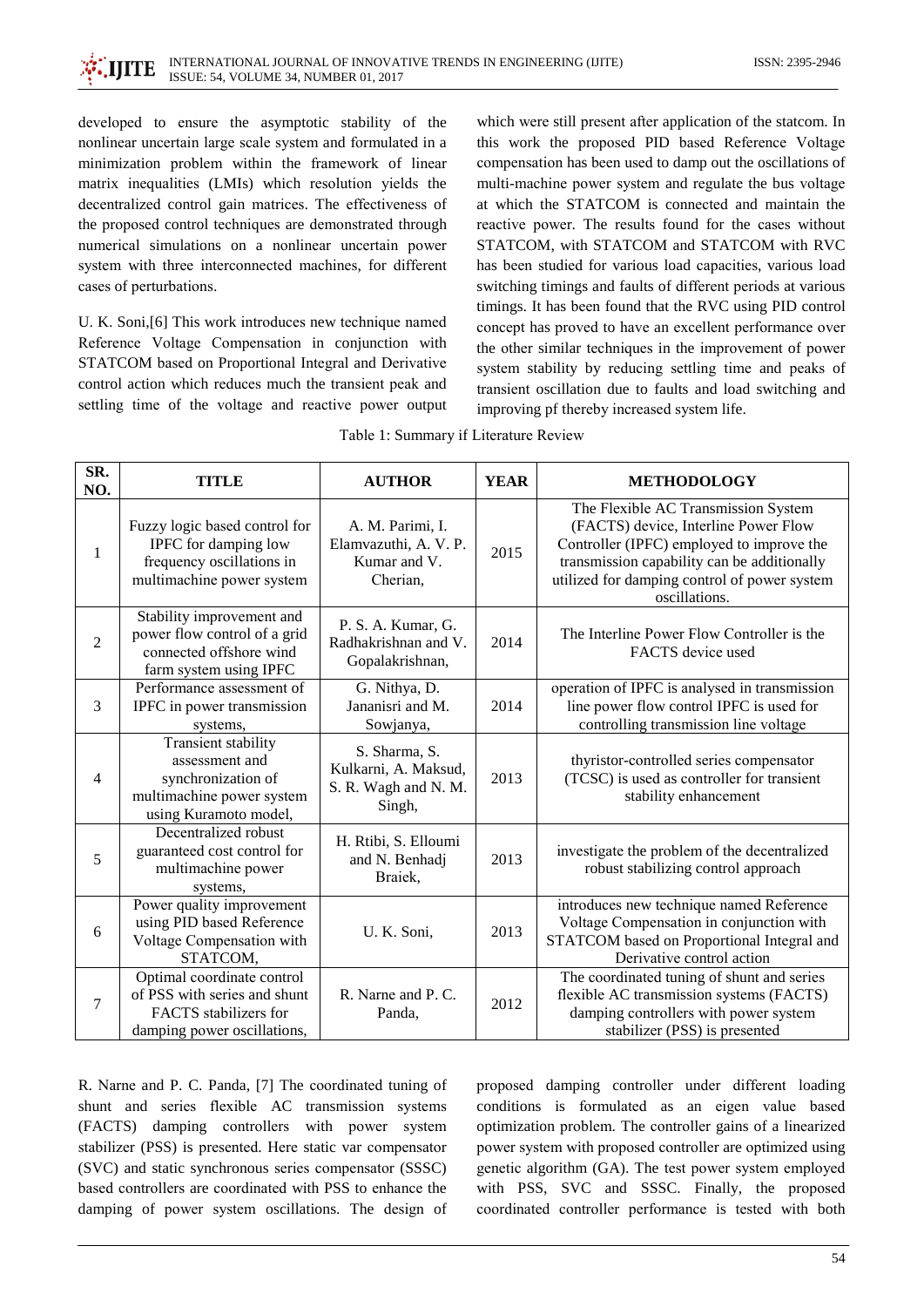eigen value analysis and time domain simulations. The simulation results of three different control schemes employed on the test system are compared. Efficient damping under different loading conditions is obtained by employing the proposed coordinated controller.

## PROBLEM STATEMENT IV.

Power systems over the worldwide becoming complex day to day and continuous requirements are coming for stable, secured, controlled, economic and better quality power. These requirements become more essential when environment becoming more vital and important deregulation. Power transfer capacity in transmission system is limited due to various factors such as transient and steady state stability, thermal limit, damping of the connected system. The consequence of the degree of various parameters limit are given the electrical damping of power system require to be mitigate to steady oscillations allowed Power transmission. FACTS System and Distributed Flexible AC Transmission System provides feasible and cost-effective solution to these problems and so these devices are required to use worldwide for improving performance of power systems.

## $V_{\cdot}$ **CONCLUSION**

In this work an extensive review on various methodologies and schemes utilized for power control has been presented. The main advantage of traditional techniques of designing linear controllers for damping purposes is that, generally, they will yield better performance at the operating points for which they are designed. However, they may suffer the drawback that once the operating point drifts from those expected, their performance deteriorates. Fuzzy logic can be used to bring adaptiveness to stabilizers so that optimality is not sacrificed as a cost for robustness. The situation for FACTS devices-based controllers is fairly different from the PSS case. While FACTS devices enjoy their faster response time, they often lack direct access to generator speed signals. Although individual compensations differ, all the three FACTS devices not only damp the system oscillations of the multimachine system but also reduce the oscillations transient periods accordingly.

## **REFERENCES**

- [1] M. Parimi, I. Elamvazuthi, A. V. P. Kumar and V. Cherian, "Fuzzy logic based control for IPFC for damping low frequency oscillations in multimachine power system," 2015 IEEE IAS Joint Industrial and Commercial Power Systems / Petroleum and Chemical Industry Conference (ICPSPCIC). Hyderabad, 2015, pp. 32-36.).
- [2] P. S. A. Kumar, G. Radhakrishnan and V. Gopalakrishnan, "Stability improvement and power flow control of a grid

connected offshore wind farm system using IPFC," 2014 **IEEE** International Conference on Computational Intelligence and Computing Research, Coimbatore, 2014, pp. 1-4.

- [3] G. Nithya, D. Jananisri and M. Sowjanya, "Performance assessment of IPFC in power transmission systems," 2014 IEEE National Conference on Emerging Trends In New & Renewable Energy Sources And Energy Management (NCET NRES EM), Chennai, 2014, pp. 83-86.
- [4] S. Sharma, S. Kulkarni, A. Maksud, S. R. Wagh and N. M. Singh, "Transient stability assessment and synchronization of multimachine power system using Kuramoto model," 2013 North American Power Symposium (NAPS), Manhattan, KS, 2013,
- [5] H. Rtibi, S. Elloumi and N. Benhadj Braiek, "Decentralized robust guaranteed cost control for multimachine power systems," Sciences and Techniques of Automatic Control and Computer Engineering (STA), 2013 14th International Conference on, Sousse, 2013, pp. 64-73.)
- [6] U. K. Soni, "Power quality improvement using PID based Reference Voltage Compensation with STATCOM," 2013 International Conference on Green Computing, Communication and Conservation of Energy (ICGCE), Chennai, 2013, pp. 397-403.
- [7] R. Narne and P. C. Panda, "Optimal coordinate control of PSS with series and shunt FACTS stabilizers for damping power oscillations," 2012 IEEE International Conference on Power Electronics, Drives and Energy Systems (PEDES), Bengaluru, 2012, pp. 1-6.
- [8] N. G. Hingorani and L. Gyugyi, Understanding FACTS Concepts and Technology of Flexible AC Transmission Systems: Wiley-Interscience, IEEE Press, A John Wiley & Sons, Inc., 2000.
- [9] A. M. Parimi, N. C. Sahoo, I. Elamvazuthi, N. Saad, N. "Transient Stability Enhancement and Power Flow Control in a Multi-Machine Power System Using Interline Power Flow Controller" IEEE International Conference on Energy, Automation and Signal, Dec. 2011.
- [10] Kevin M. Passino and Stephen Yurkovich, Fuzzy Control, Addison Wesley Longman, Menlo Park, CA, 1998.
- [11] X. P. Zhang, " Modelling of the interline power flow controller and generalized unified power flow controller in Newton power flow," IEE Proc- Generation Transm. Distrib., vol. 150, pp. 268-274, 2003.
- [12] HaiFeng Wang, Member, IEEE, "A Unified Model for the Analysis of FACTS Devices in Damping Power System Oscillations"-Part III: Unified Power Flow Controller, IEEE Transactions on Power Delivery, vol. 15, no. 3, july 2000.
- [13] A. A. Eldamaty S. O. Faried S. Aboreshaid, "damping power system oscillations using a fuzzy logic based unified power flow controller".IEEE conference, CCECE/CCGEI, Saskatoon. May 2005.0-7803-8886-0/05/\$20.00@2005 IEEE.
- [14] N.Tambey, M.L.Kothari, "Damping of Power System Oscillations with Unified Power Flow Controller", IEE Procdceding-Gener.Trans.Distri., Vol.150, No 2, March 2003.
- [15] R.H.Adware, P.P.Jagtap and J.B.Helonde, "Power System Oscillations Damping using UPFC Damping Controller",